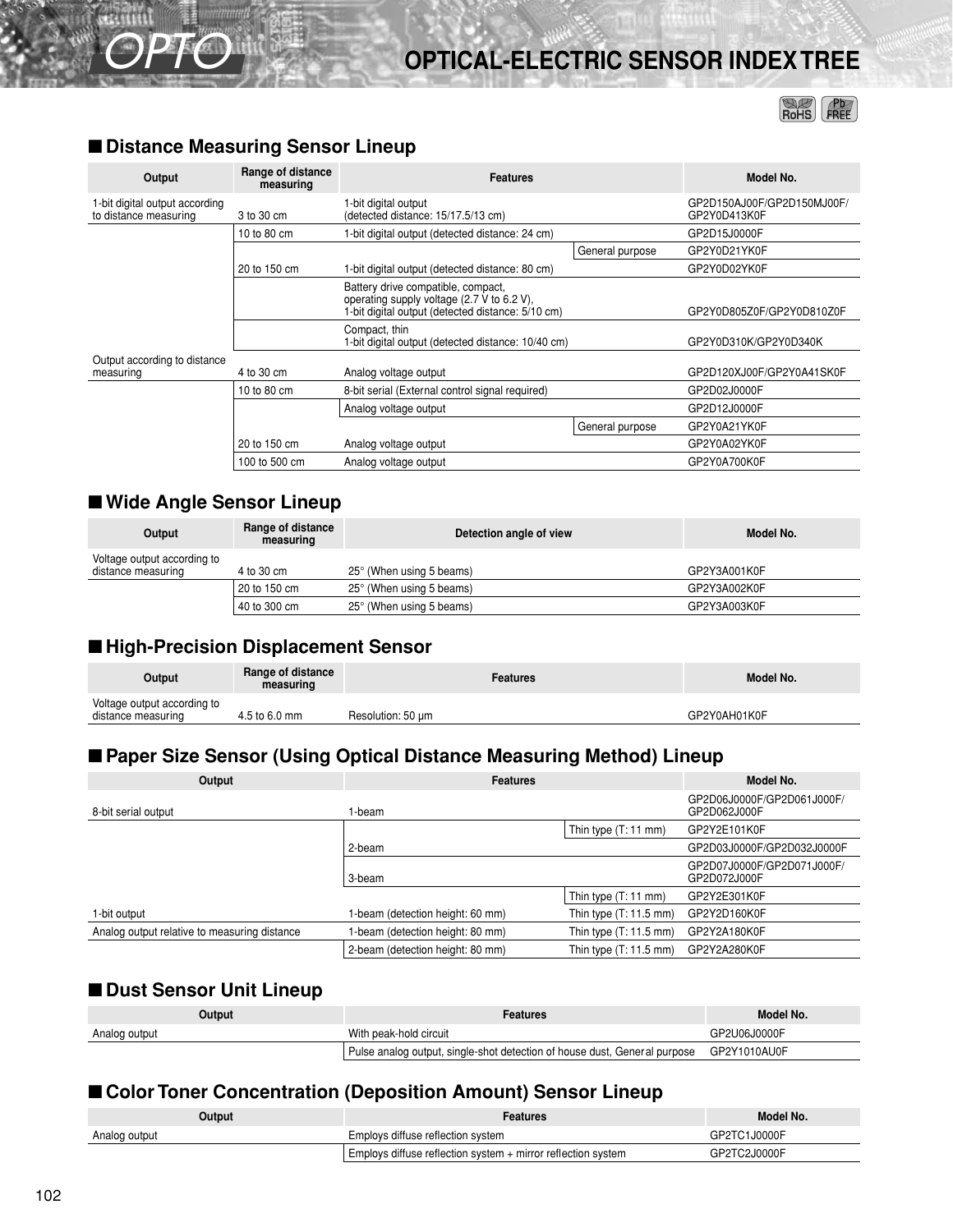# **OPTICAL SYSTEM DEVICE**

✩New product



 $(Ta = 25^{\circ}C)$ 

## <span id="page-1-0"></span>■ **Distance Measuring Sensors**

|                |                                                                                                                                                                                                                                                        |                 | Absolute maximum ratings |                            | Electro-optical characteristics*1 |                                                                                                                   |                     |                 |
|----------------|--------------------------------------------------------------------------------------------------------------------------------------------------------------------------------------------------------------------------------------------------------|-----------------|--------------------------|----------------------------|-----------------------------------|-------------------------------------------------------------------------------------------------------------------|---------------------|-----------------|
|                |                                                                                                                                                                                                                                                        |                 |                          | Distance                   | VOH                               | VOL                                                                                                               | Dissipation current |                 |
| Model No.      | Features                                                                                                                                                                                                                                               | Vcc<br>(V)      | Topr<br>$(^{\circ}C)$    | measuring<br>range<br>(cm) | (V)<br>MIN.                       | (V)<br>MAX.                                                                                                       | Operating<br>(mA)   | Standby<br>(µA) |
| GP2D02J0000F ▲ | Distance measuring sensor united with PSD*,<br>infrared LED and signal processing circuit,<br>8-bit serial output                                                                                                                                      | $-0.3$ to $+10$ | $-10$ to $+60$           | 10 to 80                   | $Vcc - 0.3$                       | 0.3                                                                                                               | MAX. 35             | MAX.8           |
| GP2D12J0000F   | Distance measuring sensor united with PSD*,<br>infrared LED and signal processing circuit,<br>Linear voltage output                                                                                                                                    | $-0.3$ to $+7$  | $-10$ to $+60$           | 10 to 80                   |                                   | $Vo(TYP) = 0.4 V$<br>$(at L = 80 cm),$<br>$\Delta \dot{V}$ O (TYP.) = 2.0 V<br>(at L: 80 cm $\rightarrow$ 10 cm)  | MAX. 50             |                 |
| GP2Y0A21YK0F   | Distance measuring sensor united with PSD*,<br>infrared LED and signal processing circuit,<br>Linear voltage output                                                                                                                                    | $-0.3$ to $+7$  | $-10$ to $+60$           | 10 to 80                   |                                   | $Vo(TYP) = 0.4 V$<br>$(at L = 80 cm)$ ,<br>$\Delta \dot{V}$ O (TYP.) = 1.9 V<br>(at L: 80 cm $\rightarrow$ 10 cm) | MAX. 40             |                 |
| GP2D120XJ00F   | Distance measuring sensor united with PSD*,<br>infrared LED and signal processing circuit,<br>Linear voltage output                                                                                                                                    | $-0.3$ to $+7$  | $-10$ to $+60$           | 4 to 30                    |                                   | $Vo(TYP) = 0.4 V$<br>$(at L = 30 cm)$ ,<br>$\Delta$ Vo (TYP.) = 2.25 V<br>$(at L = 30 cm \rightarrow 4 cm)$       | MAX. 50             |                 |
| ☆GP2Y0D805Z0F  | Light detector,<br>infrared LED and signal processing circuit,<br>short distance measuring sensor unit,<br>battery drive compatible<br>(operating power supply: 2.7 to 6.2 V)                                                                          | $-0.3$ to $+7$  | $-10$ to $+60$           | $\overline{\phantom{m}}$   | $Vcc -0.6$                        | 0.6                                                                                                               | MAX. 6.5            | MAX. 8          |
| ☆GP2Y0D810Z0F  | Light detector.<br>infrared LED and signal processing circuit,<br>short distance measuring sensor unit,<br>battery drive compatible<br>(operating power supply: 2.7 to 6.2 V)                                                                          | $-0.3$ to $+7$  | $-10$ to $+60$           |                            | $Vec-0.6$                         | 0.6                                                                                                               | MAX. 6.5            | MAX.8           |
| GP2Y0D310K     | Digital voltage output according to the measured<br>distance (at 10 cm) of GP2Y0D340K                                                                                                                                                                  | $-0.3$ to $+7$  | $-10$ to $+60$           | $\overline{\phantom{0}}$   | $Vcc - 0.3$                       | 0.6                                                                                                               | MAX. 35             |                 |
| GP2Y0D340K     | Compact, thin type $(15 \times 9.6 \times 8.7 \text{ mm})$ : sensor part),<br>Light detector,<br>infrared LED and signal processing circuit,<br>Digital voltage output according to the measured<br>distance (at 40 cm)                                | $-0.3$ to $+7$  | $-10$ to $+60$           | $\overline{\phantom{m}}$   | $Vec -0.3$                        | 0.6                                                                                                               | MAX. 35             |                 |
| GP2D15J0000F   | Distance measuring sensor united with PSD*,<br>infrared LED and signal processing circuit,<br>Digital voltage output                                                                                                                                   | $-0.3$ to $+7$  | $-10$ to $+60$           | 10 to 80                   | $Vcc - 0.3$                       | 0.6                                                                                                               | MAX. 50             |                 |
| GP2Y0D21YK0F   | Distance measuring sensor united with PSD*,<br>infrared LED and signal processing circuit,<br>Digital voltage output                                                                                                                                   | $-0.3$ to $+7$  | $-10$ to $+60$           | 10 to 80                   | $Vcc - 0.3$                       | 0.6                                                                                                               | MAX. 40             |                 |
| ☆GP2Y0A41SK0F  | Distance measuring sensor united with PSD*,<br>infrared LED and signal processing circuit,<br>Short measuring cycle (16.5 ms)                                                                                                                          | $-0.3$ to $+7$  | $-10$ to $+60$           | 4 to 30                    |                                   | $Vo$ (TYP.) = 0.4 V<br>$(at L = 30 cm)$ ,<br>$\Delta$ Vo (TYP.) = 2.25 V<br>$(at L = 30 cm \rightarrow 4 cm)$     | <b>MAX. 22</b>      |                 |
| GP2D150AJ00F   | Distance measuring sensor united with PSD*,<br>infrared LED and signal processing circuit.<br>Digital voltage output                                                                                                                                   | $-0.3$ to $+7$  | $-10$ to $+60$           | 3 to 30                    | $Vec -0.3$                        | 0.6                                                                                                               | MAX. 50             |                 |
| GP2D150MJ00F   | Distance measuring sensor united with PSD*.<br>infrared LED and signal processing circuit,<br>Digital voltage output                                                                                                                                   | $-0.3$ to $+7$  | $-10$ to $+60$           | 3 to 30                    | $Vcc - 0.3$                       | 0.6                                                                                                               | MAX. 50             |                 |
| GP2Y0D413K0F   | Distance measuring sensor united with PSD*,<br>infrared LED and signal processing circuit,<br>Digital voltage output                                                                                                                                   | $-0.3$ to $+7$  | $-10$ to $+60$           | 3 to 30                    | $Vec -0.3$                        | 0.6                                                                                                               |                     |                 |
| GP2Y0D02YK0F   | Distance measuring sensor united with PSD*,<br>infrared LED and signal processing circuit,<br>long distance measuring sensor unit<br>(No external control signal required),<br>Digital voltage output according to the measured<br>distance (at 80 cm) | $-0.3$ to $+7$  | $-10$ to $+60$           | 20 to 150                  | $Vcc -0.3$                        | 0.6                                                                                                               | MAX. 50             |                 |
| GP2Y0A02YK0F   | Distance measuring sensor united with PSD*,<br>infrared LED and signal processing circuit                                                                                                                                                              | $-0.3$ to $+7$  | $-10$ to $+60$           | 20 to 150                  |                                   | $Vo$ (TYP.) = 0.4 V<br>$(at L = 150 cm),$<br>$\Delta$ Vo (TYP.) = 2.0 V<br>$(at L = 150 cm \rightarrow 20 cm)$    | MAX. 50             |                 |
| GP2Y0A700K0F   | Distance measuring sensor united with PSD*,<br>infrared LED and signal processing circuit                                                                                                                                                              |                 | $-10$ to $+70$           | 100 to 500                 |                                   |                                                                                                                   | TYP. 33             |                 |

\*1 Vcc = 5 V ❇ PSD: Position Sensitive Detector The model marked with ▲ may not be available in the near future. Contact with SHARP for details before use.

**Notice**<br>
Notice absence of confirmation by device specification sheets, SHARP takes no responsibility for any defects that may occur in<br>
equipment using any SHARP devices shown in catalogs, data books, etc.<br>
Except where